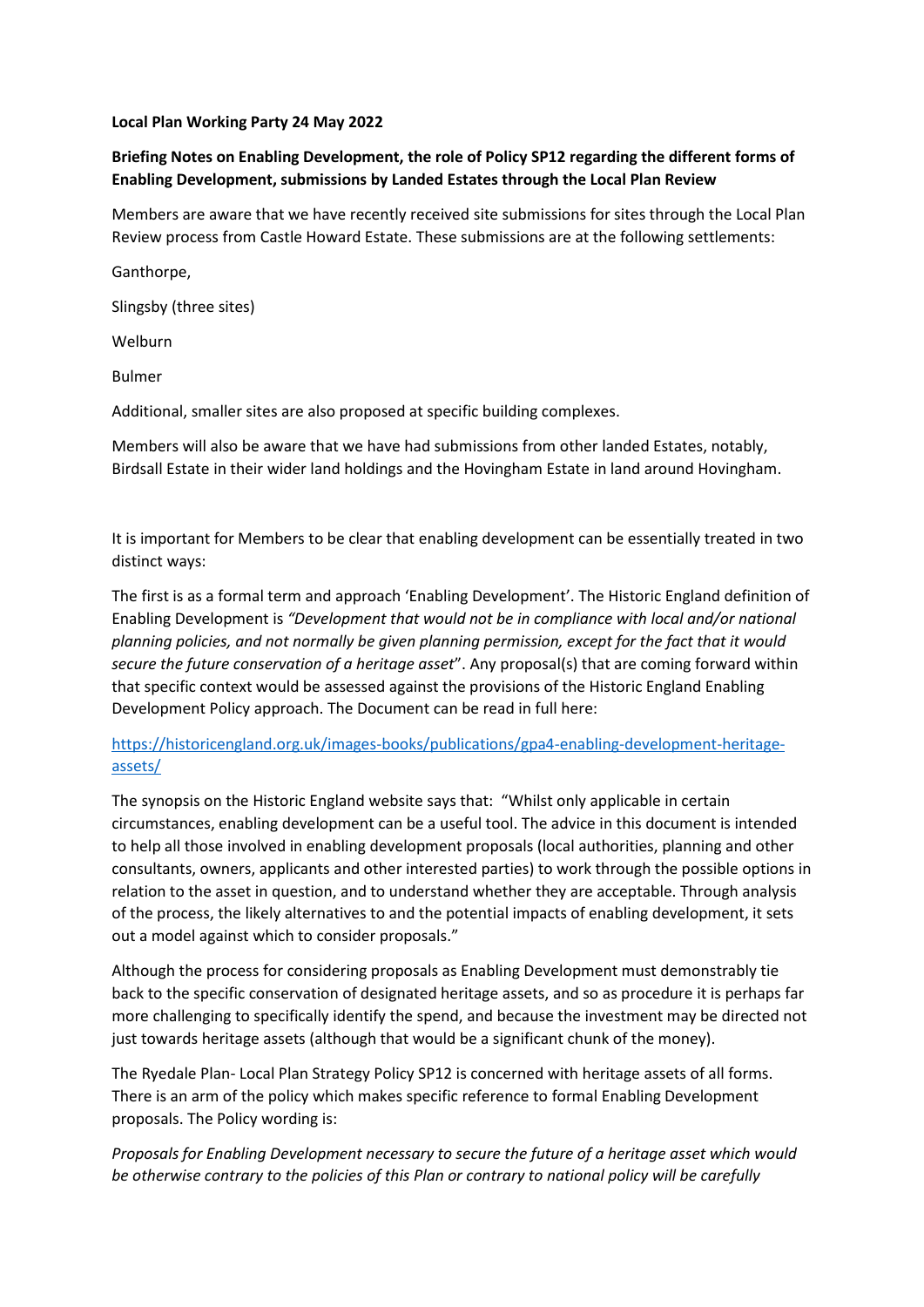*assessed against the policy statement and guidance provided by English Heritage - Enabling Development and the Conservation of Significant Places.* 

*In addition to the criteria embodied within the national statement, in considering the extent to which the benefit of an Enabling Development proposal outweighs a departure from this Plan or national policy, the following local criteria will also be used to inform the decision making process –*

 *The Enabling Development proposed can be accommodated without material harm to the character of the North York Moors National Park and the Howardian Hills Area of Outstanding Natural Beauty and landscapes identified as being of local value* 

 *Enabling Development proposed at or within villages is well related to their form, character and landscape setting* 

 *In cases where there is a need to secure the future of multiple heritage assets within a single ownership, that Enabling Development proposals are:* 

 *Based upon an up-to-date conservation management plan for the assets in their ownership aligned with an up to date business plan* 

 *Prioritised to address the needs of those assets identified as being at greatest risk unless it can be demonstrated and agreed that the Enabling Development proposal secures the future of a significant asset in conjunction with income generating development that would in turn, support a reduction in conservation deficit* 

 *Affordable housing contributions will be negotiated as part of residential Enabling Development schemes on sites which would trigger the application of Policy SP3. Consideration will be given to varying the form of contributions sought through Policy SP3 so as not to prejudice the heritage benefits of the Enabling Development proposal*

The Ryedale Plan Review is not currently proposing to review this policy. It exists to provide an additional policy framework to proposals that *are* formal Enabling Development proposals- and are proposals that come forward *outside* of the plan making process, *and* are not identified in the Development Plan. It was written to support proposals made by primarily Castle Howard, but could have been considered within the context of any other landed estates if they made such applications.

The second form of enabling development is enabling development which is either coming forward through the plan making process (as in this instance) or could already be plan-compliant within the context of the Local Plan and that is development which is enabling the enhancement of estate management through the arms of heritage/conservation/land management/community/investment would be still viewable as 'enabling development' based on its objectives but would not be subject to the stringent 'tests' set out by the guidance Historic England have prepared.

Castle Howard, Birdsall and Hovingham Estates are proposing sites within the context of looking at development which supports the sustainable, long-term management of their heritage assets and the wider community and land management- and therefore at this point in time not necessarily though the formal Enabling Development route. Although that is an option that would remain open to them at the conclusion of the Ryedale Plan Review- and indeed at any time. In relation to Castle Howard there is a wider, holistic approach to the on-going management of the Estate, and so the money is to be reinvested into a range of areas, and not just to address the conservation deficit.